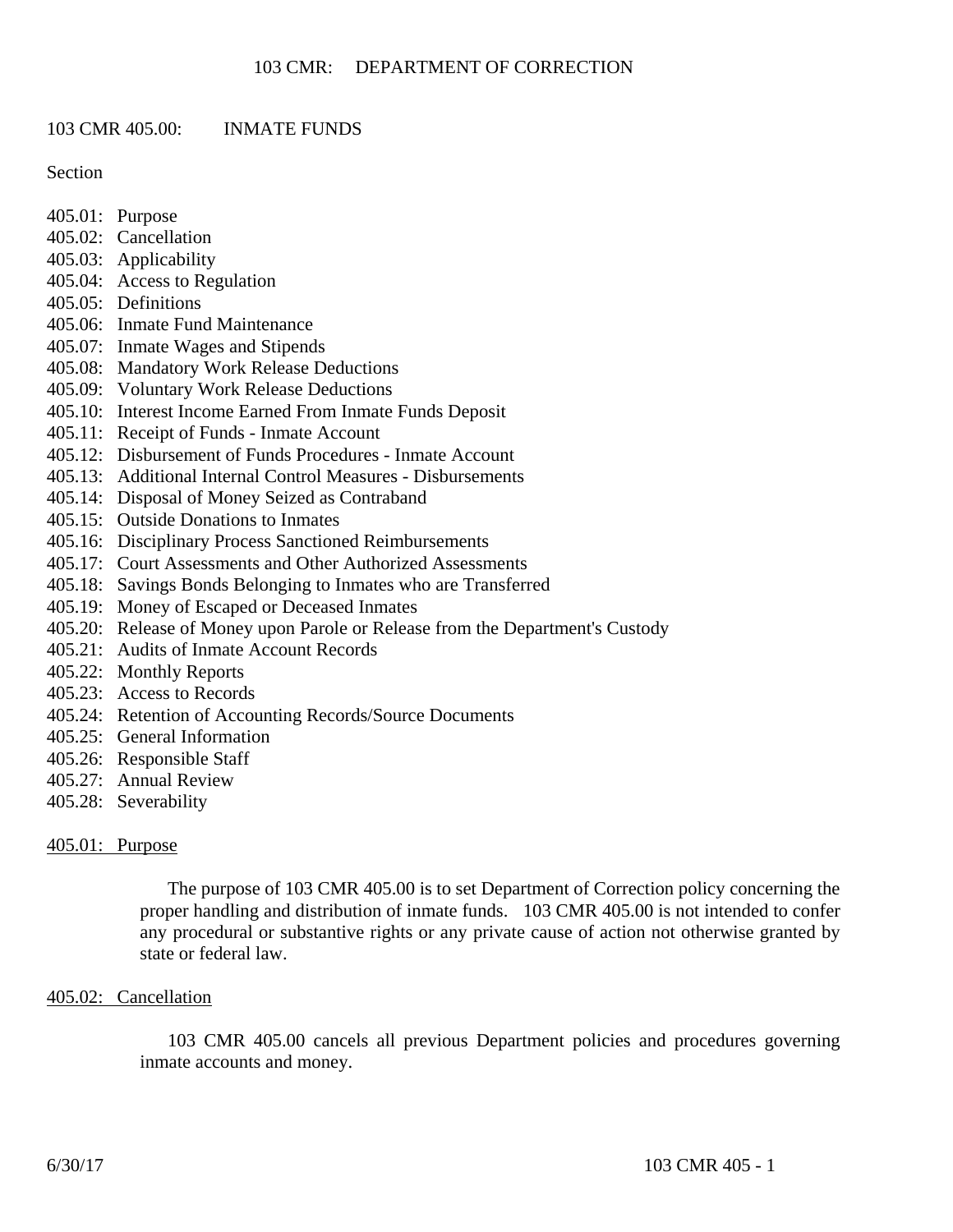### 405.03: Applicability

103 CMR 405.00 applies to all employees, inmates and patients of Massachusetts correctional institutions and facilities.

#### 405.04: Access to Regulation

103 CMR 405.00 shall be maintained within the Central Policy File of the Department and shall be accessible to all Department employees and inmates, residents, civil detainees, and patients. A copy of 103 CMR 405.00 shall also be maintained in each Superintendent's Central Policy File, fiscal office, and inmate library.

#### 405.05: Definitions

Active Inmate. Refers to an inmate in the custody of the Department of Correction; *i.e*., has not been paroled or released, and has a status capable of transaction processing on the Department's Inmate Management System (IMS).

Cashbook. Journal posted manually to record the total of cash transactions processed through the Department's IMS.

Commissioner. The Commissioner of the Department of Correction.

Department. The Department of Correction or DOC.

Deposit. Process of transferring inmate account receipts to a depository approved by the State Treasurer.

Director of Administrative Services. The Central Office Administrator whose duties include the overall management of inmate funds.

Director of Community Corrections. The administrator whose duties include the overall supervision of the pre-release/minimum security correctional facilities.

Fiscal Manager. An employee in a smaller institution who is responsible for the duties of the Treasurer.

Imprest Petty Cash Fund. Refers to a cash fund of a fixed amount used for small expenditures.

Inmate. An individual, whether in pre-trial, un-sentenced, or sentenced status, who is confined in a correctional institution, including those patients admitted for evaluation or commitment to the Bridgewater State Hospital, the Massachusetts Treatment Center or the Massachusetts Alcohol and Substance Abuse Center.

Inmate Accounting Clerk. A Department of Correction employee responsible for posting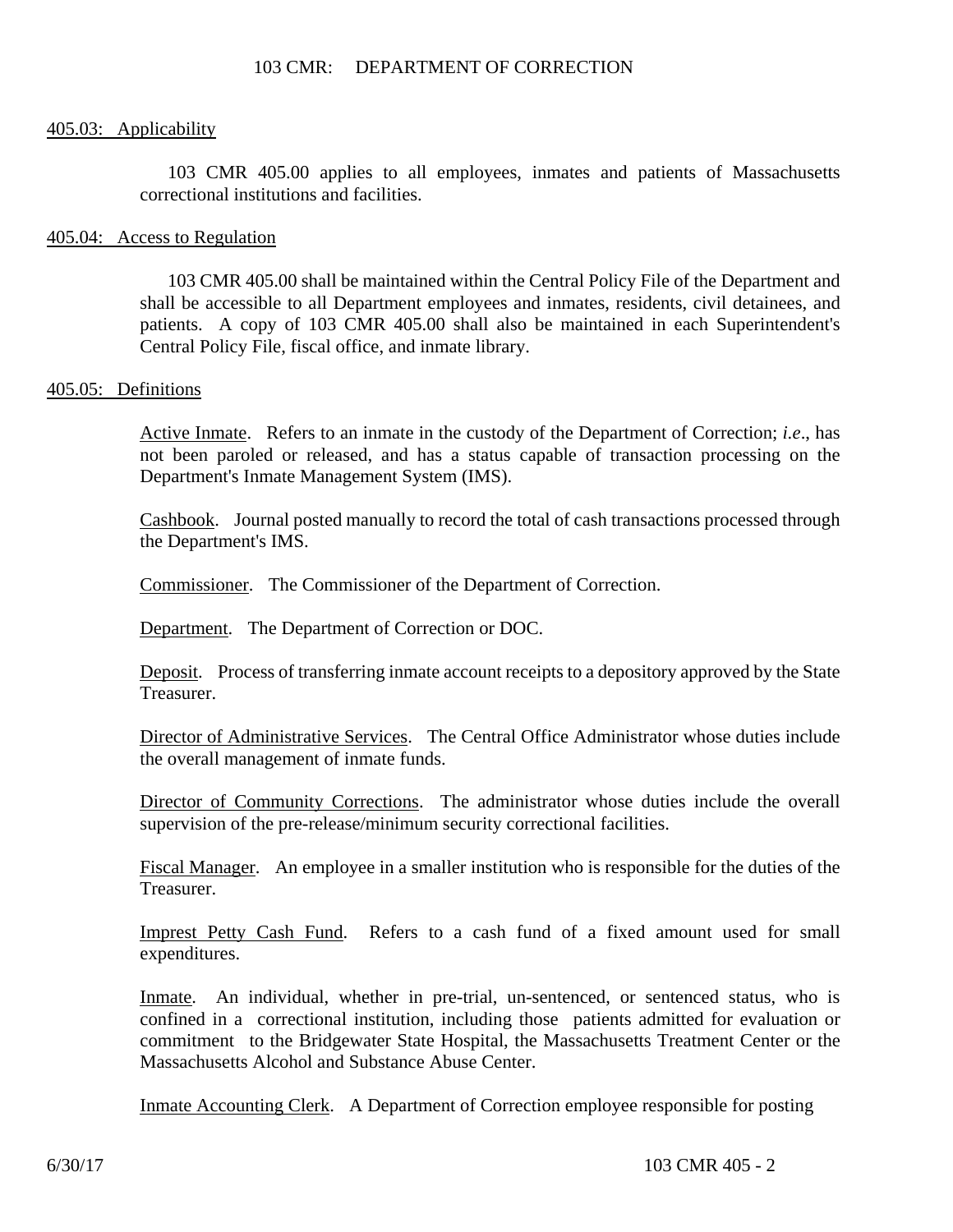### 405.05: continued

receipts and disbursements to individual accounts through the use of IMS.

Inmate Management System (IMS). The Department of Correction's automated information system that provides processing, storage and retrieval of inmate related information needed by Department personnel and other authorized users within the criminal justice system.

Liquid Funds. Those funds which are immediately and readily accessible for transaction processing.

Maintenance and Administration (M&A) Fee Club Account. An account which holds maintenance and administration fees collected by the Inmate Management System pending disbursement to the Commonwealth of Massachusetts.

Manual Check. Checks generated by hand.

Receipt Book Slips. Four-part, pre-numbered DOC form (CI-SECC-1) which documents the receipt of cash inmate funds at an institution by a DOC employee.

Superintendent. The Chief Administrative Officer of a correctional facility.

Treasurer. The institutional employee whose responsibilities include, but are not limited to, depositing and issuing checks out of the inmate's personal and savings accounts, managing the overall operation and reconciliation of the inmate account system, and supervising employee(s) who keep(s) accounting/bookkeeping records and supporting documentation (*i.e*., receipt slips, inmate withdrawal, issue slips, EDP reports, *etc*.) for inmate funds.

Withdrawal/Issue Slips. A form that documents an inmate's request to expend personal funds.

### 405.06: Inmate Fund Maintenance

(1) All inmate funds in the possession of the Department of Correction shall be maintained on the Department of Correction's IMS Trust Fund Accounting Module. All inmate savings bonds previously purchased shall stay in the custody of the institution in which the inmate is incarcerated.

(2) Pursuant to M.G.L. c. 124, § 1(u), inmates shall be assessed reasonable fees for the maintenance and administration of inmate accounts. The Commissioner shall establish the amount of the fee assessed. Fees shall be deducted from inmate personal accounts that meet the criteria established in 103 CMR  $405.06(2)(a)$  and (b).

(a) A fee shall be assessed if an account has had activity during the month to be charged. Activity shall be defined as execution of at least one of the following transactions, ML income, VI income, IT income, or EX external disbursement.

(b) A fee shall be assessed for each check for which a stop payment request is executed.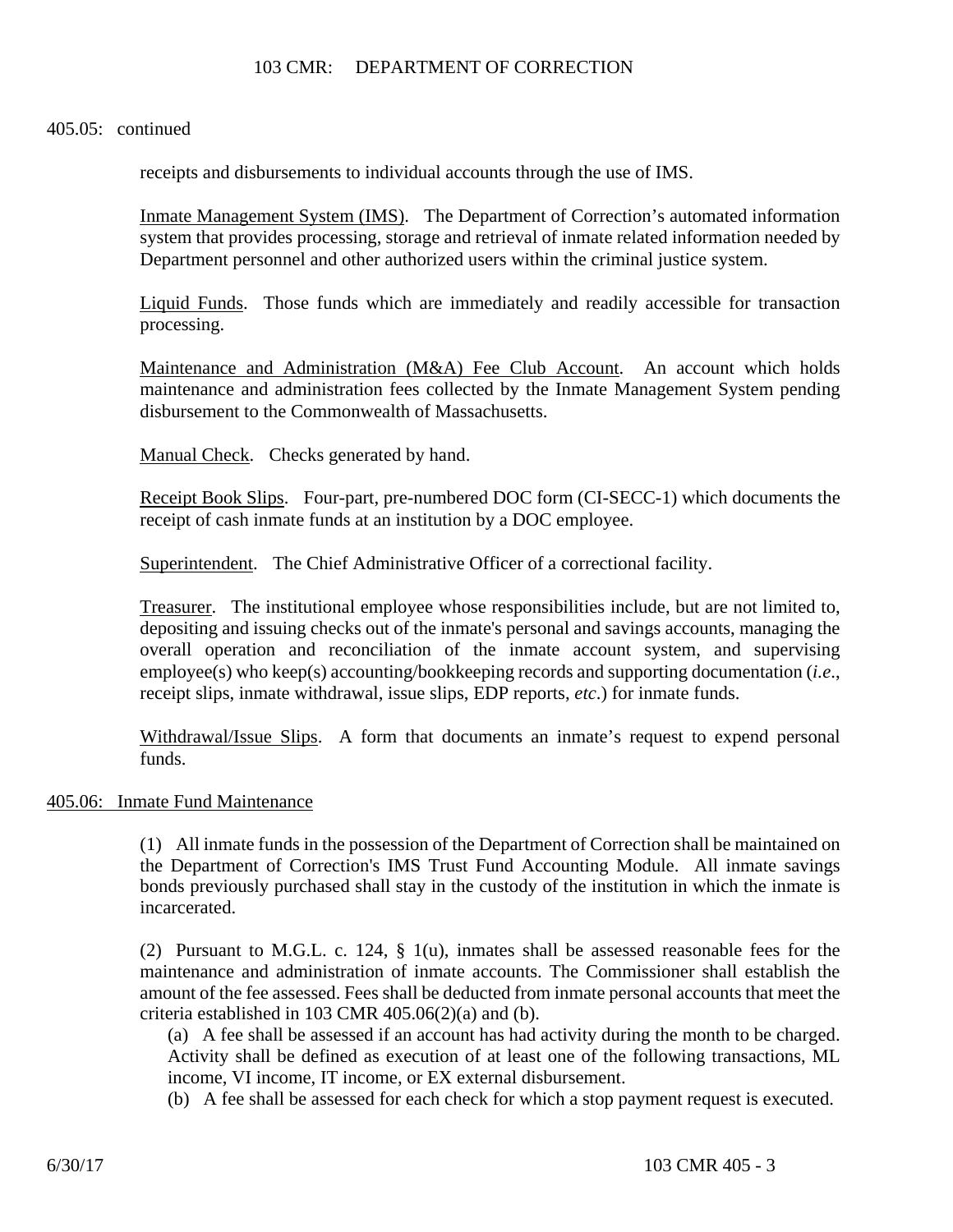### 405.06: continued

(3) The method of fee collection and the disposition of the generated revenue are detailed in 103 CMR 405.06(3)(a) through (f).

(a) Fees for executed stop payment requests shall be collected at the time the stop payment is approved and the institution is given the authority to void the check.

(b) Account activity fees shall be assessed monthly.

(c) All assessments shall be accomplished *via* an inmate to club transaction. Collected fees shall be placed in the M&A Fee club account pending transmission as revenue. Inmates shall be provided receipts for all collected fees.

(d) An inmate's account shall be allowed to have a negative balance for the purpose of collecting a maintenance and administration fee. If an inmate is subsequently released with a negative balance as a result of assessment, said inmate's account shall be reimbursed from the M&A Fee club account.

(e) The balance of all M&A Fee club accounts shall be disbursed monthly and sent to the Department Revenue Coordinator by the  $15<sup>th</sup>$  of the month following collection.

(f) The Department Revenue Coordinator shall send the revenue to the General Fund of the Commonwealth.

### 405.07: Inmate Wages and Stipends

(1) It is the goal of the Department to have inmates maintain a respectable balance in their savings accounts at all times. This becomes increasingly important as some inmates move toward lower custody status where they shall eventually be required to expend their own funds for transportation, clothing, and food while they are establishing their work-release employment program. The primary purpose for institutional savings is to insure that the inmate shall be released with enough funds to aid in acquiring a residence and to be able to afford the expenses related to reintegrating in a community upon discharge or parole.

(2) Inmates may receive wages from the Commonwealth of Massachusetts or in the case of work-release programs, from private employers.

(3) If inmates receive wages from the Commonwealth of Massachusetts for work performed within the institution in which they are incarcerated, or for work performed in the Prison Industries Program, or any outside agency, he or she shall receive, at least monthly IMS generated payment slips indicating the amount of money which shall be credited to their personal and savings accounts. In accordance with M.G.L. c. 127, § 48A, and with the exception of inmates serving a life sentence  $(1<sup>st</sup>$  or  $2<sup>nd</sup>$  degree) or those declared sexually dangerous, at least 50% of an inmate's earned income received from the Department or any other state agency shall be credited to the inmate's savings account, and the balance shall be credited to the inmate's personal account. Inmates serving a life sentence  $(1<sup>st</sup>$  or  $2<sup>nd</sup>$  degree) may be allowed to expend all earned savings funds upon written approval of the Superintendent. Blanket requests for continuous transfer from savings to personal accounts for expenditure purposes should be documented in writing to the Superintendent. Approved blanket requests for continuous transfer may be rescinded at any time at the Superintendent's discretion. In the event of application for commutation or parole by said individual, approved blanket requests for continuous transfer shall be rescinded.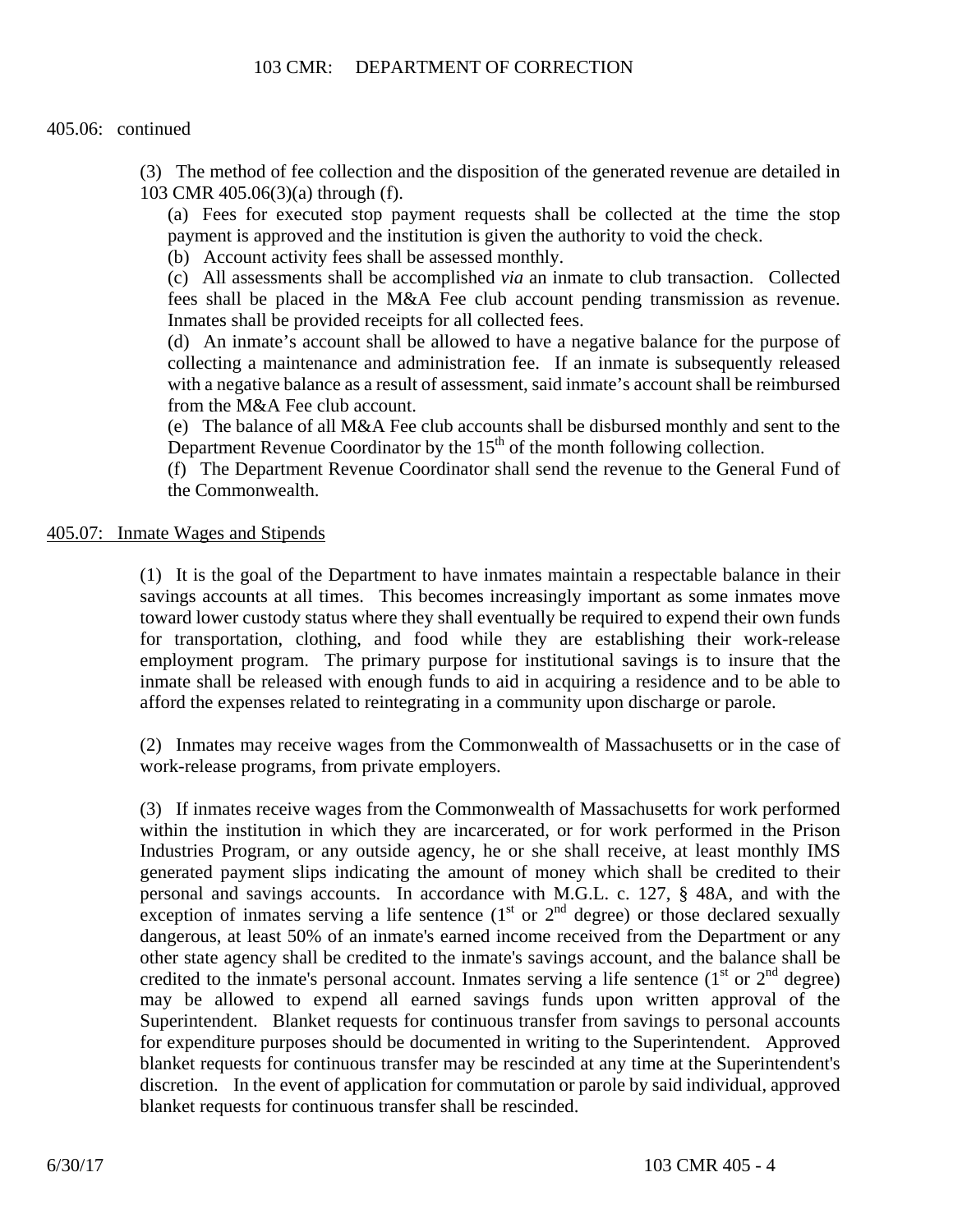### 405.07: continued

In accordance with M.G.L., c. 127, § 48A, inmates may expend earned savings and earned personal funds for circumstances of compelling need with the approval of the Superintendent. Such requests shall be submitted in writing to the Superintendent. No funds shall be released to an inmate unless the Superintendent approves the request. All inmates shall maintain a balance of at least \$100 in their savings account unless the aforementioned lifer or sexually dangerous exclusion applies.

(4) Inmates from another state, incarcerated at a Department facility, shall abide by the regulating policy pertaining to inmate personal and savings funds of the sending state.

(5) An IMS generated Inmate Annual Income Report may be distributed upon request to an inmate who receives compensation from the Commonwealth of Massachusetts for inmate wages and interest income paid.

(6) The inmate wage scale and mandatory deductions for institutional inmate job assignments excluding Correctional Industries is as follows:

| <b>Basic Rate</b>          | <b>Inmate Wage Scale</b>                   |
|----------------------------|--------------------------------------------|
|                            | $$10.00$ per week<br>$-I.$                 |
|                            | $-II. - $7.50$ per week                    |
|                            | -III. $-$ \$ 5.00 per week                 |
|                            | -50% Forced Savings                        |
| Special Minimum            |                                            |
| (Cadre)                    | Up to $$35.00$ per week.                   |
|                            | -50% forced savings                        |
|                            | An additional \$30.00 per week may be paid |
|                            | from the Residence Fund.                   |
| Pre-release                | - Prevailing Rate                          |
|                            | - $R \& B$ deduction as approved by the    |
|                            | Commissioner                               |
|                            | -25% gross savings                         |
| Minimum Job Package        | Set wages as approved by the Commissioner  |
|                            | 50% forced savings                         |
| Skilled Kitchen and        | Set wages as approved by the Commissioner  |
| <b>Maintenance Workers</b> | -50% forced savings                        |
|                            |                                            |

Weekly stipend amounts may be reduced if an inmate fails to work a full week. Any deviations from this pay scale shall require prior written approval from the Commissioner. All such written requests for alternate rates shall be detailed, and shall be submitted through the Director of Administrative Services. All alternate rate approvals shall remain in effect unless otherwise amended in accordance with the aforesaid.

(7) Wages for inmates employed by Industries shall be established in accordance with 103 CMR 455.00: *Correctional Industries*.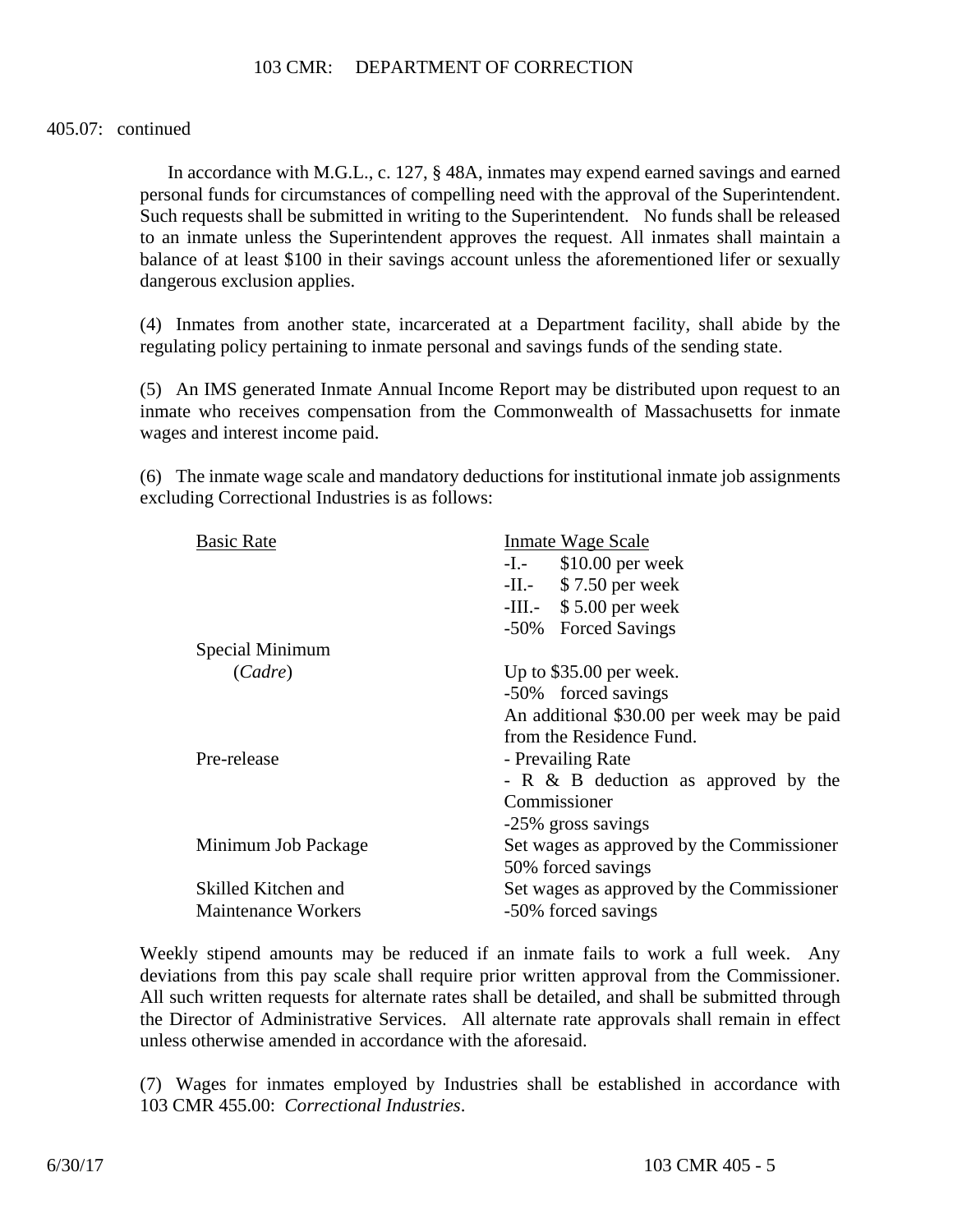### 405.07: continued

(8) General. Inmates who receive wages through a work-release program or through a program in which a private employer provides work within the institution are prohibited from receiving compensation directly from an employer. Work-release checks should be mailed directly by the work-release program employer to the institutional Treasurer. All pay stubs must be presented to the Treasurer/Fiscal Manager's office. The Treasurer shall then make all deductions both mandatory and voluntary, *via* the IMS Inmate Transaction screen, before releasing wages to the inmate.

### 405.08: Mandatory Work Release Deductions

Mandatory work-release deductions shall be entered on the IMS Inmate Transaction screen. The work release deductions include, but are not limited to, the following:

(1) Any authorized assessment, including, but not limited to court assessments, fines, restitution, victim and witness assessments and other legislatively authorized assessments.

(2) Room and Board. At a rate to be determined by the Commissioner. Room and board collections shall be deposited into the Consolidated account, and a check in the amount of these collections shall be sent to the Director of Administrative Services on a monthly basis. The Director of Administrative Services shall then ensure that room and board revenue is properly forwarded to the State Treasurer. Inmates who were previously employed and are now receiving unemployment compensation or workmen's compensation benefits shall continue to have a room and board deduction taken from the gross benefit amount received.

(3) Amounts required to meet the actual and necessary food, travel, and other expenses of the inmate when released for employment.

(4) Any amount as ordered by other state or federal agencies with a legal right thereto (*i.e*., Department of Revenue, Welfare, Internal Revenue).

(5) Deduction of the amount for restitution ordered as a result of the disciplinary process.

(6) Each inmate participating in a work-release program shall have a minimum 25% of his gross salary or unemployment benefits designated as savings. These funds cannot be withdrawn without the prior written authorization of the Superintendent for circumstances of compelling need. (*See* 103 CMR 405.07).

# 405.09: Voluntary Work Release Deductions

Voluntary work-release deductions shall include, but are not limited to the following:

(1) Resident Fund. A deduction agreed upon by the inmate and used to provide funds for the benefit of all residents or house members as determined by the Superintendent.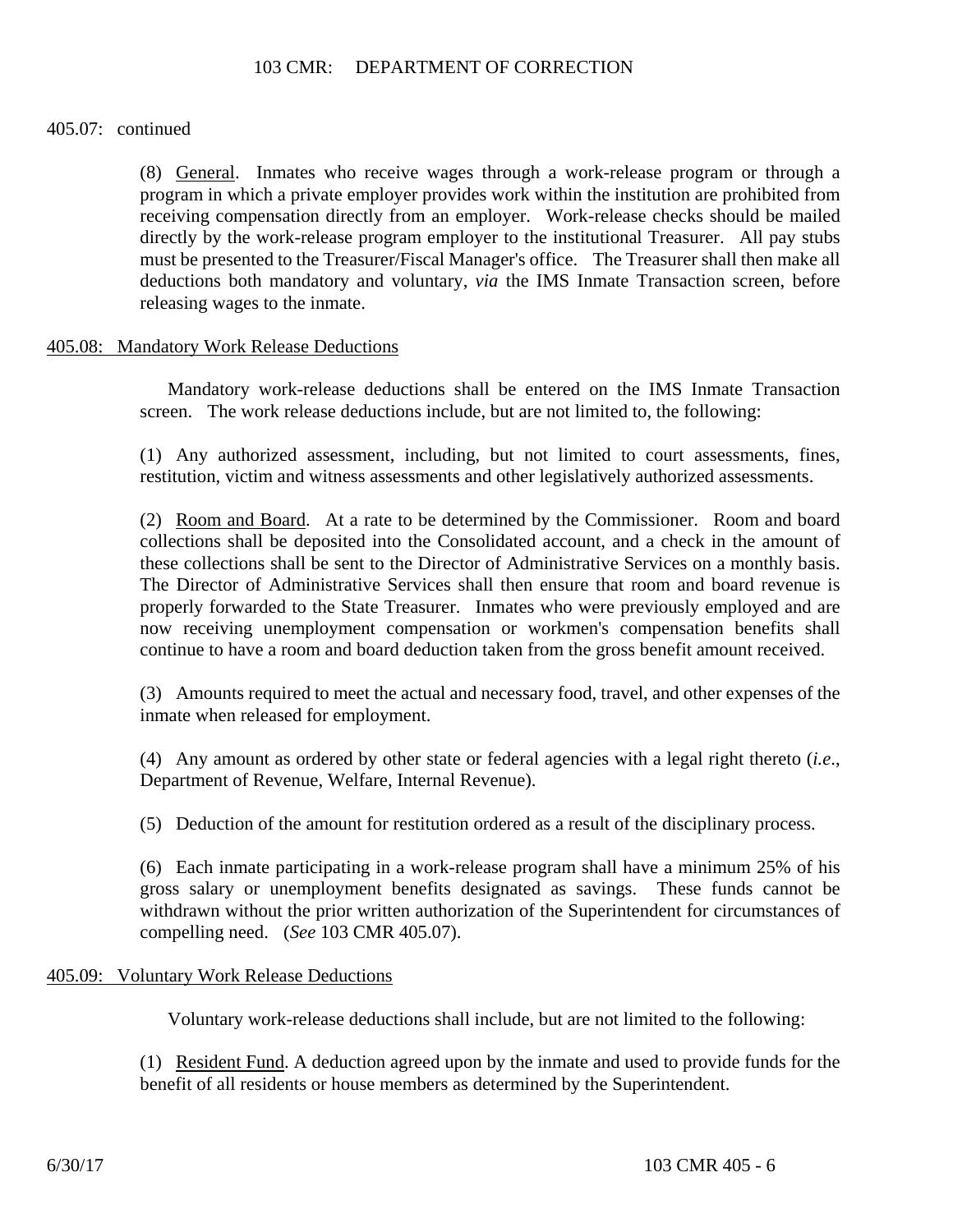#### 405.09: continued

(2) Any amount voluntarily agreed to by an inmate for family allotment and personal necessities while confined. The institution Treasurer shall obtain written consent by the inmate before making any voluntary deductions.

### 405.10: Interest Income Earned From Inmate Funds on Deposit

The Department shall maintain an account with the State Treasurer that consolidates all inmate funds both personal and savings of all inmates in the custody of the Department in order to maximize interest income. The Department shall credit each active inmate saving account with interest earned by the inmate saving account on a monthly basis based on the saving account share of the net average daily balance. The Department may credit each active inmate personal account with interest earned by the inmate personal account on a monthly basis based on the personal account share of the net average daily balance. Interest earned by and not credited to inmate personal accounts shall be credited to a Department account(s) and utilized for inmate benefit. The Department shall credit the respective institutional inmate benefit account for all interest earned by institutional club accounts on a monthly basis based on the club accounts share of the net average daily balance. Net average daily balance shall be defined as the average daily balance less the amount of secured loans from these accounts. In order to be credited with interest income for the current period, an inmate must be active in the system the day the interest is posted.

### 405.11: Receipt of Funds Procedure - Inmate Account

(1) No cash should be accepted from donors. If cash arrives in the mail, the corrections employee who receives the cash shall document the cash received by properly preparing a pre-numbered DOC receipt form (CI-SECC-1). The Cash and prepared receipt shall be placed in an envelope and deposited to the Treasurer's strong box.

(2) All checks and money orders received shall be deposited in the Treasurer's strong box. No receipt shall be written for checks or money orders.

(3) The Treasurer or Designee shall empty the strong box each work day and give all checks, money orders, and cash receipts contained therein to the Inmate Account Clerk.

- (4) The Inmate Account Clerk shall:
	- (a) Ensure all cash receipt slips in the series are accounted for.

(b) Post all checks, money orders and cash receipts to the IMS Inmate Transaction screen.

- (c) Prepare a bank deposit slip (two copies).
- (d) Present the deposit to the Treasurer/Fiscal Manager.
- (5) Treasurer/Fiscal Manager shall: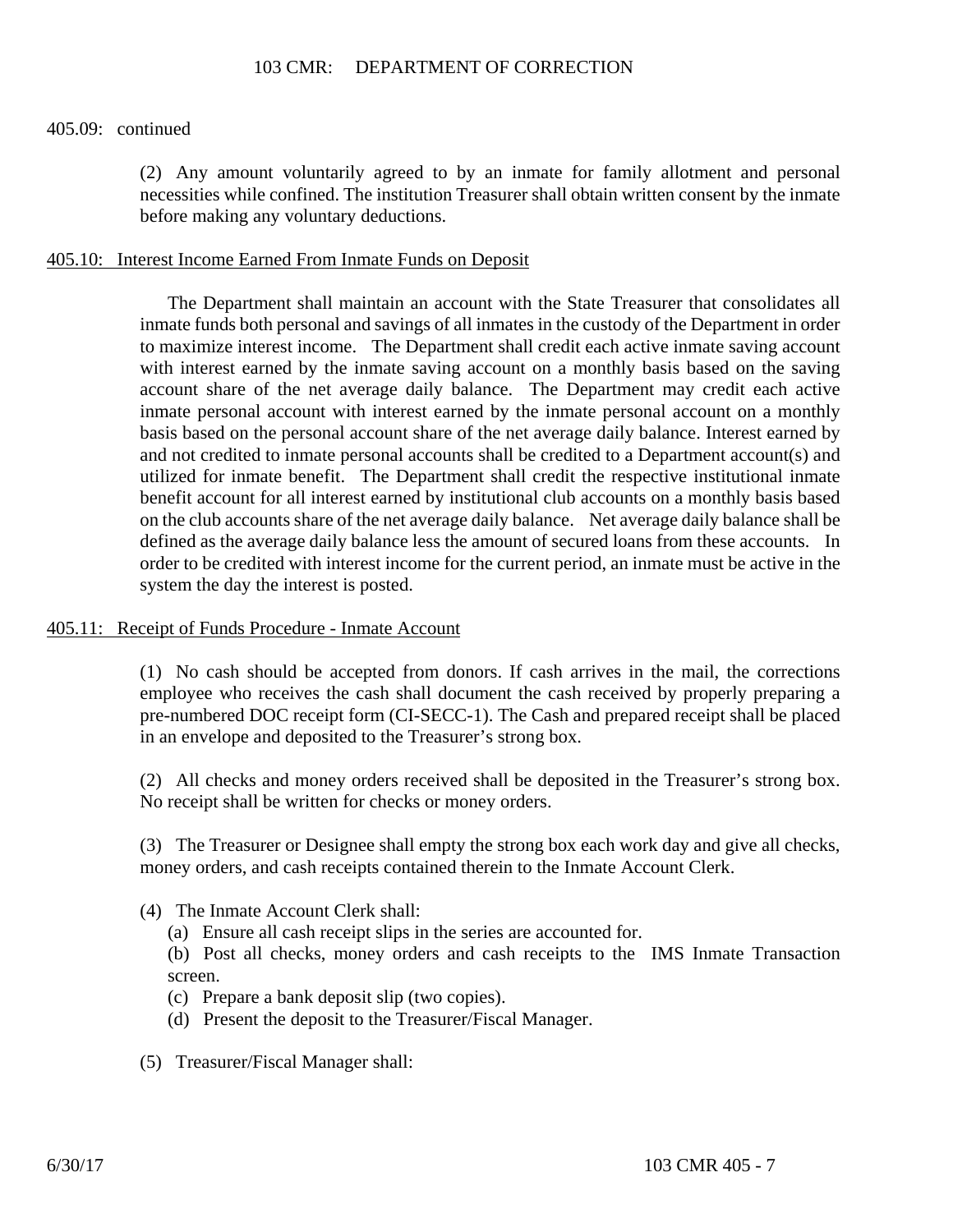# 405.11: continued

- (a) Determine that the total of all income posted to the inmate accounting system agrees with the total of the prepared deposit slip.
- (b) Ensure that the daily deposit is made at the bank.
- (c) Ensure that the income amount is properly posted in the Inmate Fund cashbook.

(6) The Inmate Account Clerk shall generate income receipt slips *via* IMS and deliver same to the Mail Officer for distribution to the inmate population.

(7) The availability of funds for receipted personal/business checks of a relatively large denomination should be restricted by means of an account freeze until said check is properly returned and funds verified. All inmate receipts from the U.S. Treasury must be properly endorsed by said payee or any other monetary draft which documents a mandated endorsement. No institution shall accept/deposit any dual payee check in which an inmate is a co-payee. The Superintendent may, at his discretion, reject any receipt of funds on the behalf of any inmate that exceeds a reasonable amount and is not in the best interest of the institution to maintain.

(8) Superintendents shall ensure that cash receiving activities shall be centralized in as few hands as possible.

(9) Persons receiving cash shall not have the ability to enter or change data in the IMS Trust Fund Accounting Module.

(10) Incoming mail shall be opened by a person without the ability to enter or change data in the IMS Trust Fund Accounting Module (*i.e*., Mail Room Officer).

- (11) All receipts must be deposited intact.
- (12) Cashing of checks from daily receipts is prohibited.

(13) Specific persons shall be responsible for cash receipts from the time cash is received until it is deposited.

# 405.12: Disbursement of Funds Procedures - Inmate Account

(1) Whenever an inmate wishes to initiate the withdrawal of funds from his or her personal account, he or she shall fill out a withdrawal/issue slip. These slips shall be made available to the inmates at designated area(s) within the correctional institution and when filled out, shall include:

- (a) Date;
- (b) Amount to be withdrawn (marked cash or check/payee);
- (c) Purpose;
- (d) Inmate's signature; and
- (e) Staff verification signature.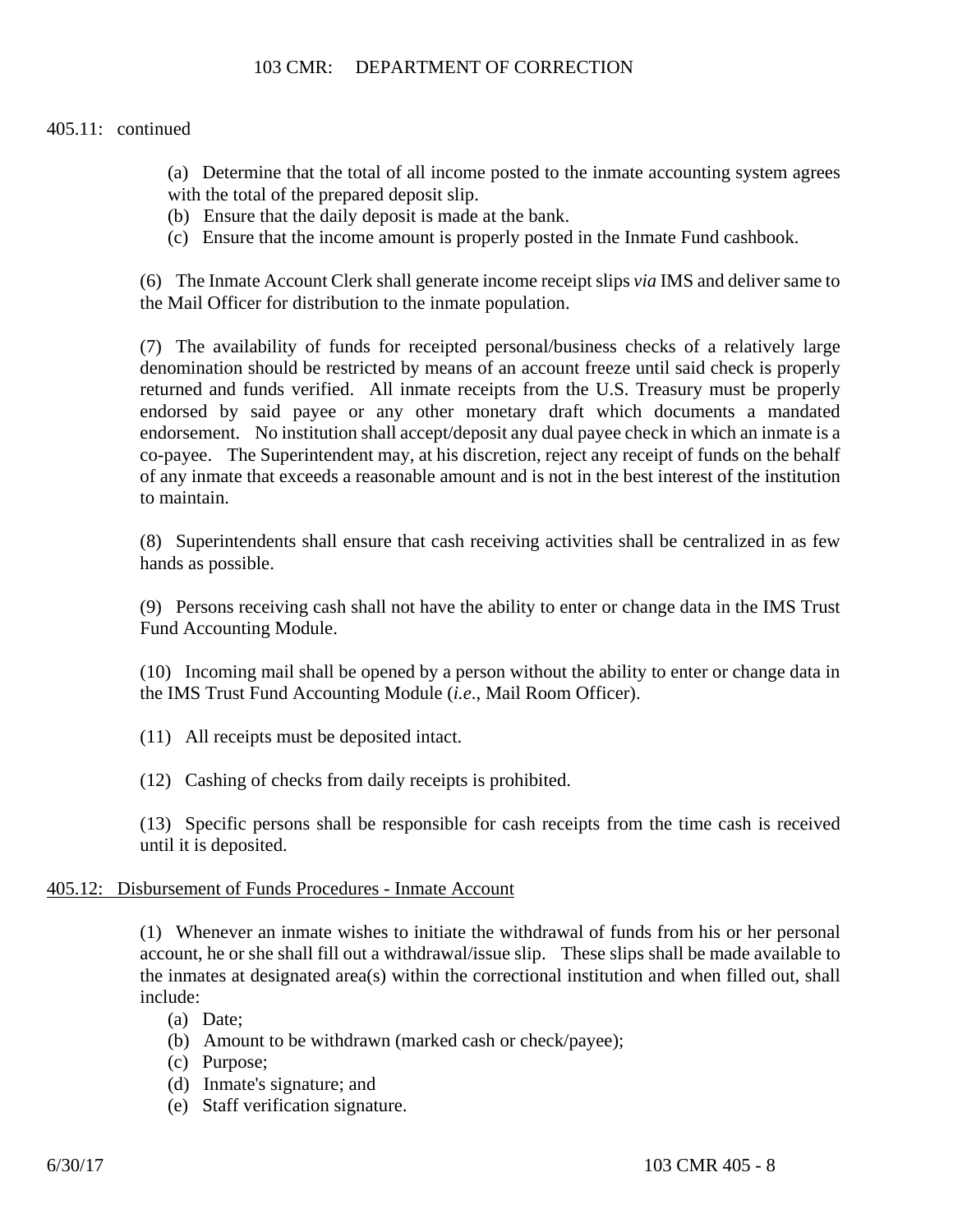# 405.12: continued

(2) The Superintendent shall designate an employee(s) to be responsible for verifying the request came from the inmate on the form *via* signed approval and submitting the withdrawal/issue slip to the Treasurer's office. The Accounting Clerk/Cashier shall take the withdrawal/issue slip and:

- (a) Ensure that inmate has signed the request;
- (b) Ensure that the staff members verification signature is present;
- (c) Check the inmate account to ascertain there are sufficient funds for withdrawal;
- (d) Disburse the funds from the inmates account in accordance with the request.

(3) The Treasurer shall then follow the below listed procedures for preparing checks or making petty cash expenditures:

(a) Checks. All approved requests for checks shall be entered into the IMS Inmate Transaction screen. Although DOC's system allows for the manual issuing of a check or checks, manual checks should only be issued when an individual is being released and the system is not available to print checks.

(b) Individuals Authorized to Sign Inmate Checks. At a minimum, any facility that has a Treasurer or an Assistant Treasurer's position shall authorize the Treasurer and Assistant Treasurer to sign inmate checks.

(c) Imprest Petty Cash. A petty cash fund may be established to provide quick access to cash when necessary. No petty cash fund shall exceed \$200 without written authorization from the Director of Administrative Services. Disbursements from the petty cash fund shall be made for the purpose of cashing an inmate check. The dollar amount of checks cashed from this fund should be limited to a maximum of \$50 whenever practicable. All checks that are drawn from an inmate's account that shall be cashed via the petty cash account must be entered on the IMS Inmate Transaction screen as a cash box transaction type. This procedure shall generate a single check for all such transactions payable to the institution's cash box. This check is to be cashed at the bank daily in order to replenish the imprest petty cash fund.

# 405.13: Additional Internal Control Measures - Disbursements

- (1) All disbursements (other than petty cash) shall be made by check.
- (2) All checks shall be signed by the Superintendent or a designee.
- (3) No checks shall be made payable to cash.
- (4) All checks shall be pre-numbered.
- (5) All disbursement shall be supported with signed issue/withdrawal slips.

(6) All such supporting documents shall be canceled in such a manner as to preclude their use a second time.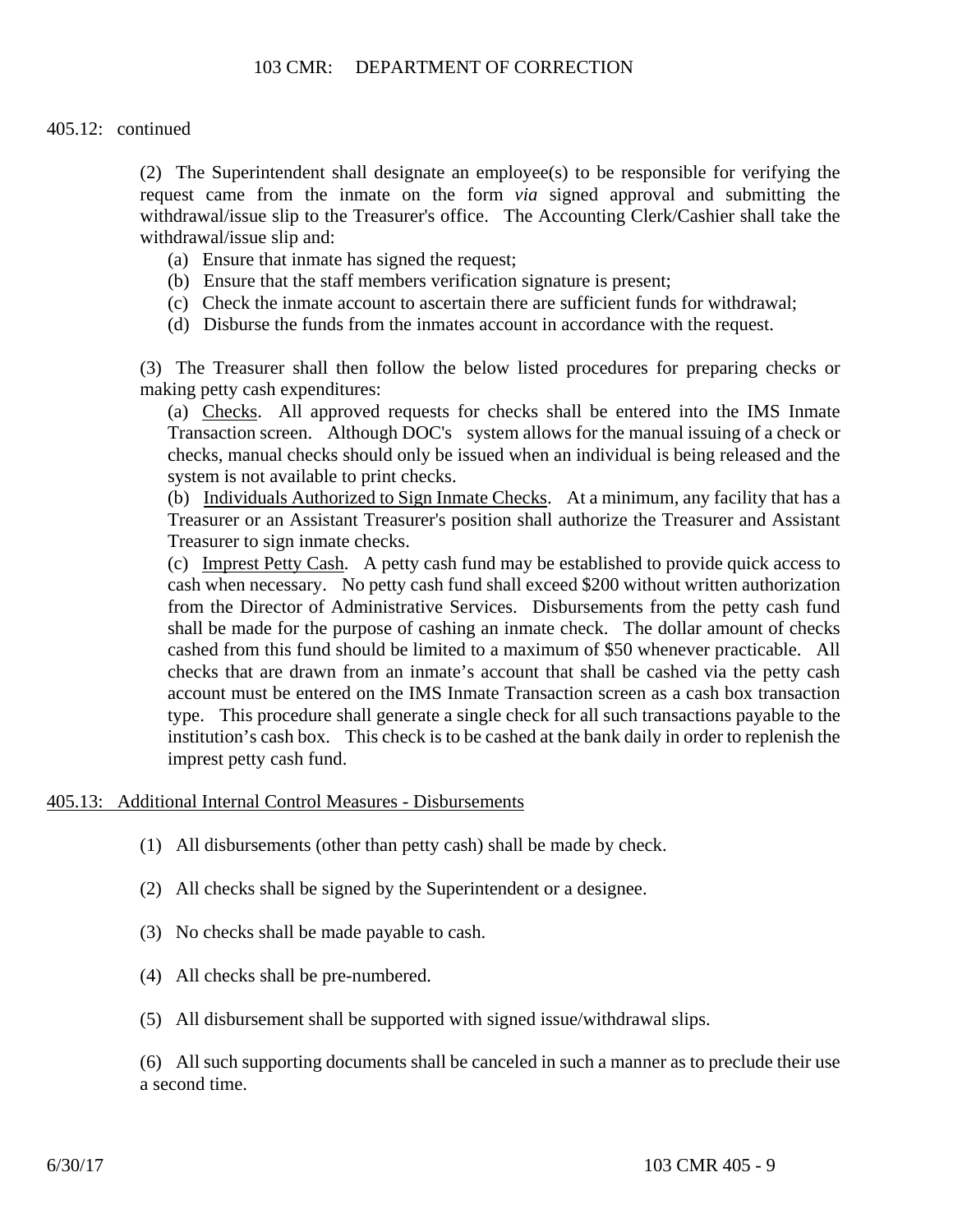405.13: continued

(7) A monthly bank reconciliation shall be centralized for all DOC inmate funds on deposit.

(8) Monthly bank reconciliation shall be made independently of the facilities recording inmate transactions.

(9) Petty cash funds shall be maintained on an imprest basis with the same standard documentary evidenced as for other disbursements.

(10) Voided checks must be appropriately filed and retained in accordance with the guidelines established by the Records Management Unit.

(11) Authorized signatures shall be limited to employees having no access to cash receipts.

(12) The signing of checks in advance of actual need shall be prohibited.

(13) Supporting documents shall accompany checks submitted for signature.

(14) Only the Treasurer or Assistant Treasurer shall have access to the petty cash fund.

(15) Petty cash disbursements shall be approved by the Superintendent or designee.

(16) Any financial transaction permitted between offenders, offenders and staff, offenders and vendors, or offenders and volunteers, must be approved by the Superintendent.

### 405.14: Disposal of Money Seized as Contraband

Any money found in the possession of an inmate which is in excess of an amount authorized by the Superintendent shall be confiscated, and a disciplinary report written. The contraband shall be forwarded to the Superintendent who shall insure the money is credited to the inmate's savings account.

### 405.15: Outside Donations to Inmates

Individuals and/or organizations may make donations to an inmate by check for deposit in the inmate's personal account. However, all donations must be deposited directly into the inmate's personal account *via* the IMS Inmate Transaction screen and be payable to the inmate only. No donations may be made payable to any inmate organization, group, or association on behalf of the inmate or on behalf of friends/guests of the inmate. This does not preclude any individual or organization from making a donation to an inmate organization to carry out its chartered purpose. Such donations shall be entered via the IMS Club Transaction screen. Inmates shall not be permitted to use political action committees to raise money for political purpose. All such donations may be seized by the Department for the purposes set forth in 103 CMR 405.08.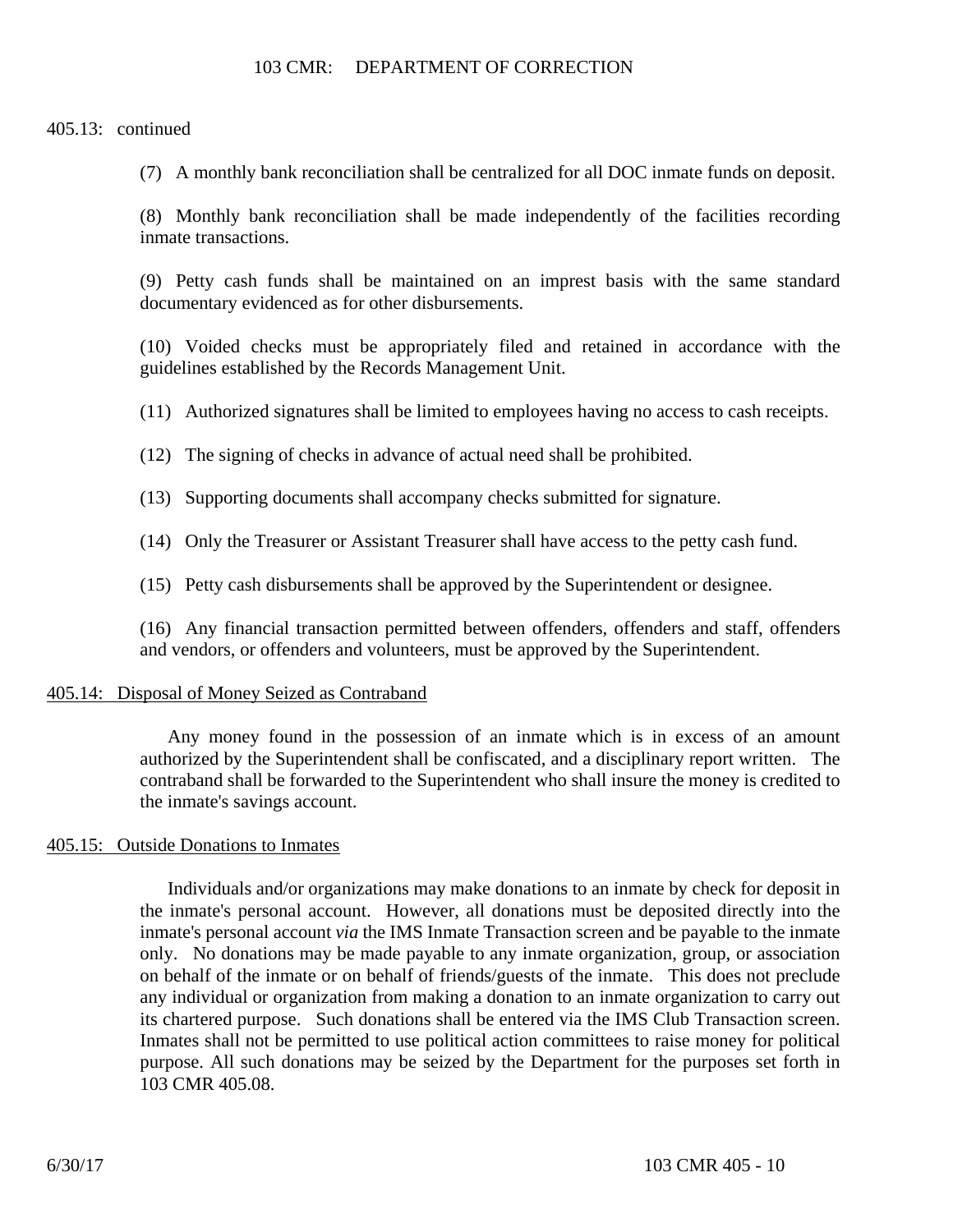## 405.16: Disciplinary Process Sanctioned Reimbursements

(1) The personal account of an inmate who has been found guilty through the disciplinary process in accordance with 103 CMR 430.00: *Inmate Discipline* and has been ordered to make restitution as a sanction will be automatically frozen upon the entering of the sanction in the disciplinary module of IMS. The freeze placed upon an inmate's account shall be in the amount of the ordered restitution. While an inmate's personal account is frozen only the balance of the personal account exceeding the amount of the freeze shall be expended by the inmate.

(2) The Treasurer may withdraw all funds available in the inmate's personal account until full restitution is made. The inmate may, at any time, request to expend available savings money in order to pay restitution. Such requests will be made in accordance with 103 CMR 405.07(3). All restitution collected shall be returned to the General Fund of the Commonwealth or to the institutions operating budget as required.

(3) In any case where the disciplinary process has resulted in an order of restitution as a sanction for costs incurred by the Commonwealth, the Superintendent may, at his discretion, reduce the amount of restitution to the extent he or she deems appropriate.

(4) The provisions of 103 CMR 405.16(1) through (3) may not apply to patients at the Bridgewater State Hospital, since they are not subject to disciplinary hearings.

### 405.17: Court Assessments and Other Authorized Assessments

(1) Court Assessments. Any and all funds in an inmate's personal or savings account may be expended by the Superintendent to satisfy an amount ordered by a court including, but not limited to, restitution, fines, victim witness assessments, court costs, etc., notwithstanding the provisions of 103 CMR 405.16 and regardless of inmate consent. Such fines shall be entered into the IMS Sentence Information screen. Payment of such fines shall be entered in the Inmate Transaction screen.

(2) Other Authorized Assessments. An inmate who is the subject of any authorized assessment may consent to having funds debited from his savings and personal accounts to satisfy such assessments.

(a) If an inmate has funds to cover the full cost of the assessment, the inmate shall be required to pay the amount owed in full. This shall be completed *via* the IMS Inmate Transaction screen.

(b) If an inmate does not have sufficient funds to cover the full amount owed, the inmate shall be required to make a partial payment using all available funds, both personal as well as savings, over and above the \$100.00 minimum required in the inmate's institutional savings account. The Superintendent may order the impoundment of the inmate's account for the remaining amount. During the period of impoundment no account funds may be expended by the inmate.

(c) If an inmate account is impounded, the impoundment shall be documented in the IMS Inmate Transaction screen. The Superintendent may continue to withdraw  $\frac{1}{2}$  of the money earned by an inmate while incarcerated and any unearned funds as they accumulate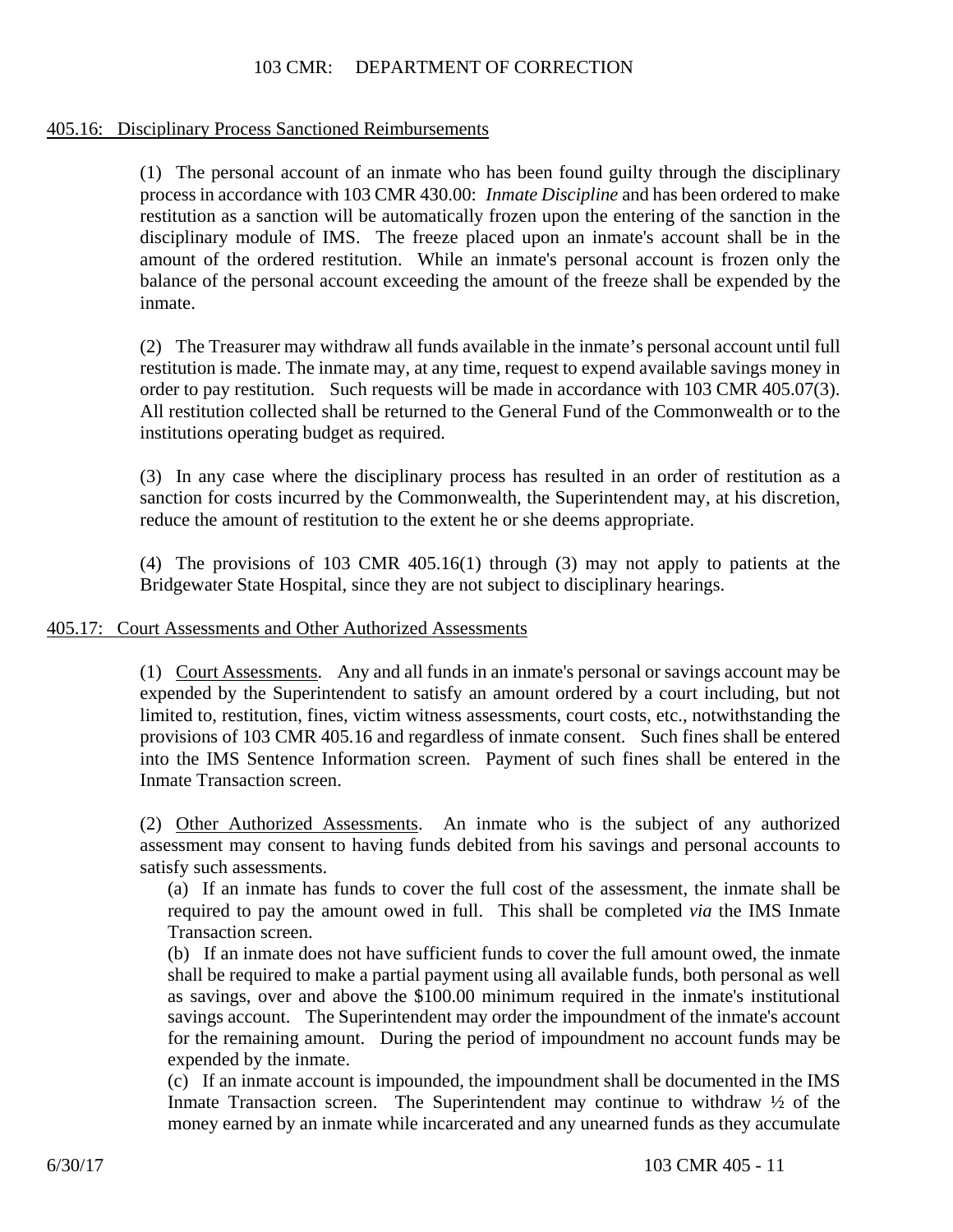### 405.17: continued

until the judgement or assessment is satisfied. All of the money of a sexually dangerous person or an inmate serving a life sentence may be withdrawn until full restitution is made.

### 405.18: Savings Bonds Belonging to Inmates who are Transferred

Upon the transfer of an inmate, all savings bonds belonging to said inmate shall be forwarded with the transporting officer(s) or mailed via certified mail, return receipt requested. Said bonds should be documented and delivered to the institution.

### 405.19: Money of Escaped or Deceased Inmates

If an inmate has died, the money in the inmate's institutional account shall be paid to the proven administrator or executor of the deceased inmate by the Treasurer, who shall retain a record of the transaction. Pursuant to M.G.L. c. 127, § 96A, monies that remain in a discharged, escaped, or deceased inmate's institutional account after a period of two years, shall be paid to the State Treasurer, to be held subject to being paid to the person establishing a lawful right thereto. This transaction shall be coordinated by the Department instead of the individual institutions and shall be accomplished on a system-wide basis.

### 405.20: Release of Money upon Parole or Release from the Department's Custody

(1) Upon parole or release from the Department's custody, inmates shall receive all monies in their personal and savings accounts, including applicable interest accrued, provided that they have relinquished all state property. For purposes of this transaction "paroled or released" is defined as the authoritative discharge of confinement from a Department of Correction facility. If the inmate questions the amount and circumstances of the monies action should be initiated immediately by the Treasurer to bring about a resolution of the amount in question. All monies in an inmate's personal and savings account shall be delivered to the inmate in the form of a check.

Only under certain mitigating circumstances, as approved by the Superintendent, may cash be used. If the inmate does not have at least \$50 in combined personal and savings funds upon release, funds may be subsidized from the institutional budget, up to the sum of \$50. Any inmate-authorized debts owed to the institution may be deducted from this amount before the actual issuance of final funds. The funds received shall be documented in the Release Final Clearance screen.

(2) All monies arriving at the facility after the parole or release of an inmate shall be forwarded to his or her new address after deduction for amounts loaned to the inmate upon release (*i.e*., gate fee).

### 405.21: Audits of Inmate Account Records

The Department of Correction Internal Audit Division shall audit each institutional inmate fund whenever there is a change of a Treasurer/Fiscal Manager responsible for the fund.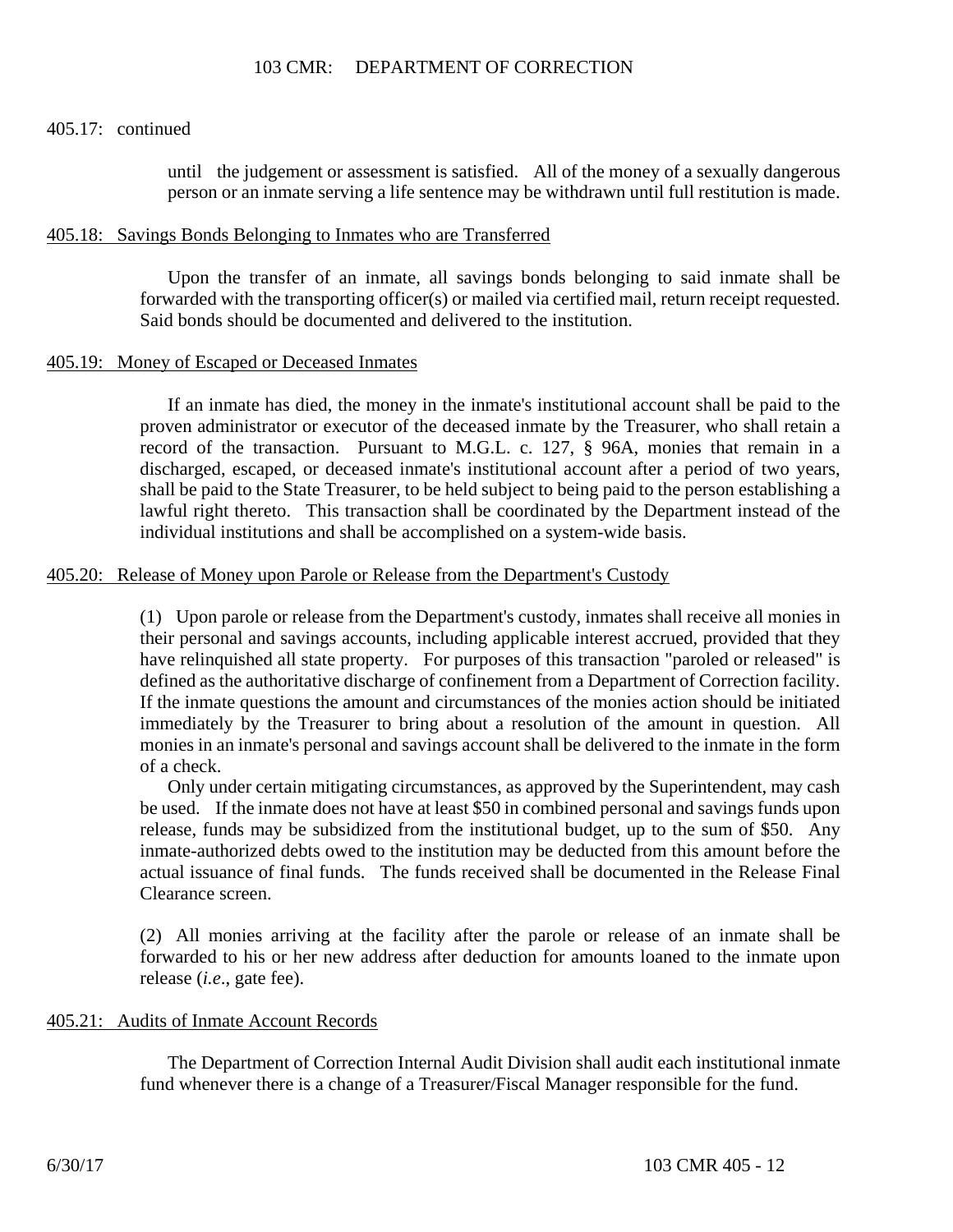### 405.22: Monthly Reports

(1) A Proof of Inmate Fund Trial Balance reconciles the inmate cashbook to the IMS Trust Fund Accounting Module. The original copy shall remain on file at the institution and a copy shall be forwarded to the Department Internal Audit Unit.

(2) A Reconcilement of Inmate Fund Bank Accounts reconciles the local depository account and the Department's centralized disbursement account. The original copy shall remain on file at the institution and a copy shall be forwarded to the Department Internal Audit Unit.

(3) Upon request, all active inmates shall be provided with a monthly statement of the amounts in their personal and savings accounts *via* the IMS Inmate Transaction Report.

### 405.23: Access to Records

The Director of Administrative Services or a designee shall have access to all institutions and their fiscal records for audit purposes to determine compliance with 103 CMR 405.00.

### 405.24: Retention of Accounting Records/Source Documents

The Department's (facility's/institution's) copy of all fiscal records must be systematically filed to facilitate later retrieval for audit purposes, and shall be stored in accordance with the Massachusetts State-wide Record Retention Schedule.

### 405.25: General Information

(1) Unclaimed inmates' funds belonging to inmates who are no longer in the system and who have not been so for two or more years shall be transferred to the State Treasurer's office. This transaction shall be coordinated by the Department on a system-wide basis.

(2) Whenever there is movement of funds within the inmate account, a reconciliation shall be performed that day to ensure that similar entries were made on the inmate account system and in the cashbook. This shall be accomplished by taking the before and after balances of the cashbook and inmate accounts. Regardless of the quantity of inmate transactions or lack thereof, end of day reports shall be printed *via* IMS and retained on a *per diem* basis utilizing a business cycle. (Every business day).

(3) All supporting documentation to the monthly reports (receipt slips, issue/withdrawal slips, deposit slips, canceled checks, transfer slips, *etc*.) shall be retained, filed chronologically, and shall be stored in accordance with the Massachusetts State-wide Record Retention Schedule.

### 405.26: Responsible Staff

The Director of Administrative Services, under the supervision of the Deputy Commissioner of Administration, shall be responsible for implementation and monitoring of 103 CMR 405.00 throughout the Department. Each Superintendent shall be responsible for implementation of 103 CMR 405.00 and for